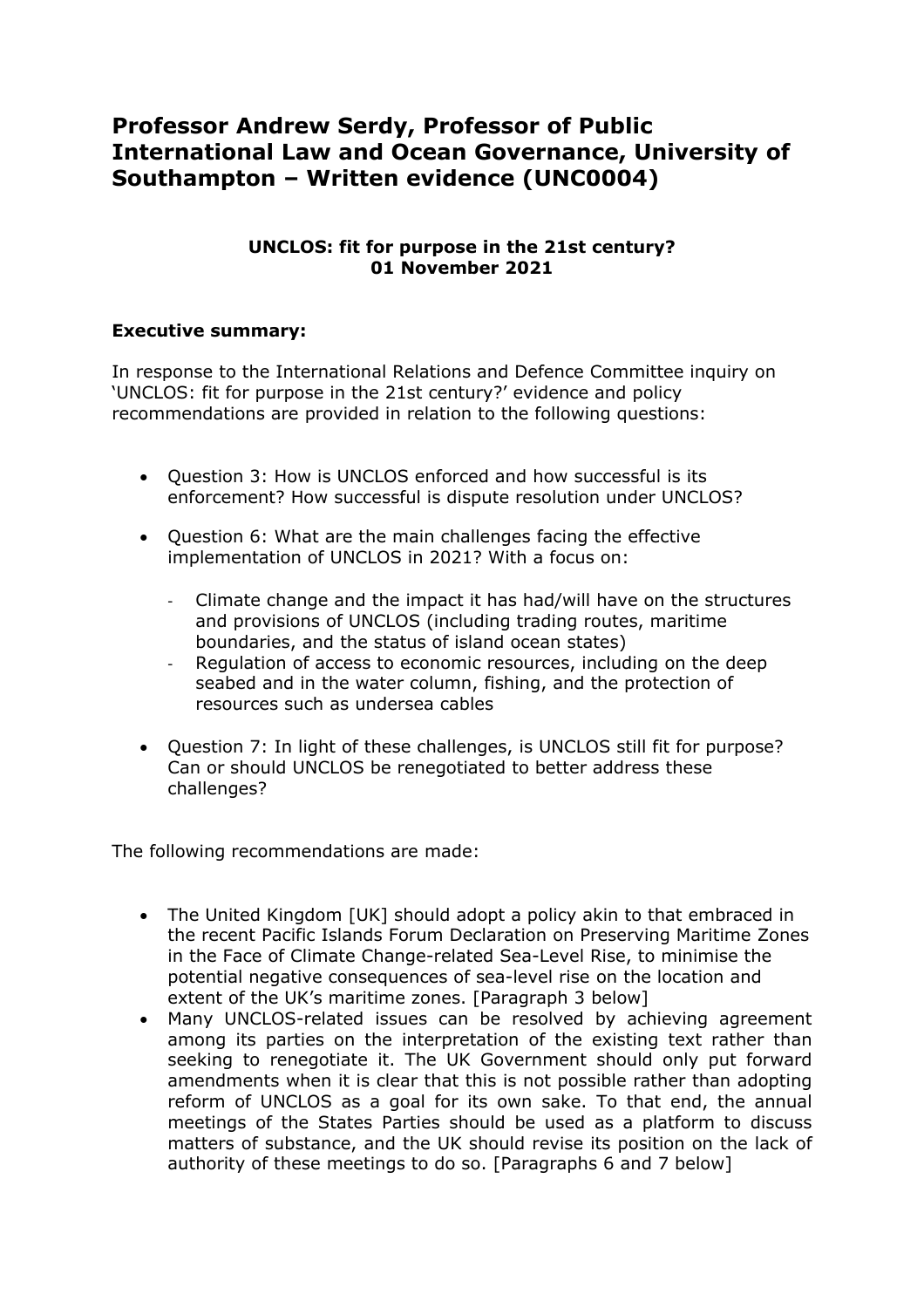#### **Response author:**

[Professor](https://www.southampton.ac.uk/law/about/staff/als1.page) [Andrew](https://www.southampton.ac.uk/law/about/staff/als1.page) [Serdy:](https://www.southampton.ac.uk/law/about/staff/als1.page) Professor of the Public International Law of the Sea at the University of Southampton. Professor Serdy was formerly an Executive Officer (*i.e.* deputy director) of the Sea Law, Environmental Law and Antarctic Policy Section in the Australian Government Department of Foreign Affairs and Trade where he acted as legal advisor to multiple Australian delegations to the Commission for the Conservation of Southern Bluefin Tuna, the Indian Ocean Tuna Commission and other international meetings, and drafted the executive summary and other legally significant parts of Australia's 2004 submission to the Commission on the Limits of the Continental Shelf on the outer limits of Australia's continental shelf beyond 200 nautical miles from the territorial sea baseline. Since becoming an academic he has acted as consultant to the Government of Canada and the Food and Agriculture Organization of the United Nations.

## **Citation:**

A. Serdy (2021) *A Response to: UNCLOS: fit for purpose in the 21st century? – A call for evidence from the International Relations and Defence Committee***.**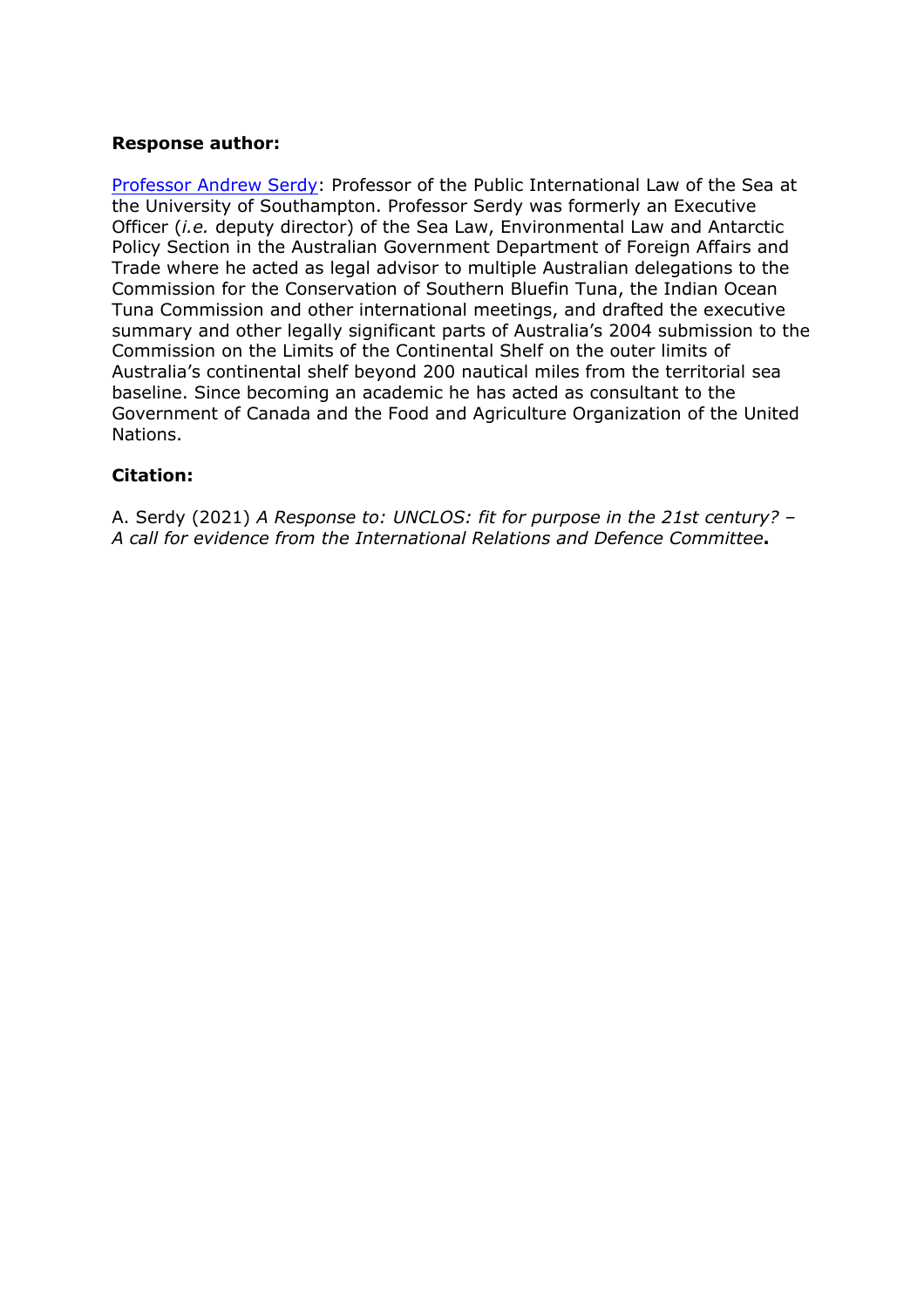#### **Question 3: How is UNCLOS enforced and how successful is its enforcement? How successful is dispute resolution under UNCLOS?**

- 1. Enforcement is a weak point of all international law. If the term "successful" used in this question focuses on the ability to persuade or compel a delinquent country to return to compliance with its treaty and other obligations, then UNCLOS has relatively stronger tools for this than most of international law, which is marked by the absence of an international equivalent of a police force and the jurisdiction of international courts and tribunals being ultimately always founded on consent. The more or less compulsory dispute settlement mechanism of Part XV of UNCLOS is a considerable achievement and working reasonably well, despite the regrettable recent tendency of respondents not to appear and defend themselves. The low number of disputes since UNCLOS entered into force (not many more than 40, depending on how one counts them) $1$  is a much better advertisement for the substantive rules of UNCLOS than the equivalent number of 600+ for the World Trade Organization which began at almost the same time. It suggests that UNCLOS rules are for the most part clear and realistic enough not to generate disputes at all, or when disputes do arise, they can be settled quickly before they become public through remedies being sought via litigation or arbitration under Part XV.
- 2. Within the institutional framework created by Part XV, though, the International Tribunal for the Law of the Sea is underused. Many observers consider that it should be the default mechanism under Article 287, rather than arbitration by tribunals constituted *ad hoc* under Annex VII. While there is much to be said for this view, it was considered during the negotiation of UNCLOS and discarded at that time as unacceptable to a number of delegations. The *status quo* is thus a classic illustration of the point long made by the negotiators, in response to various criticisms: its provisions are conceded not to be the best conceivable, just the best achievable at the time, so the same factors that led to the rejection of this policy option may well still persist.

## **Question 6: What are the main challenges facing the effective implementation of UNCLOS in 2021?**

- $\rightarrow$  Climate change:
- 3. The recent (August 2021) [Pacific](https://www.forumsec.org/2021/08/11/declaration-on-preserving-maritime-zones-in-the-face-of-climate-change-related-sea-level-rise/) [Islands](https://www.forumsec.org/2021/08/11/declaration-on-preserving-maritime-zones-in-the-face-of-climate-change-related-sea-level-rise/) [Forum](https://www.forumsec.org/2021/08/11/declaration-on-preserving-maritime-zones-in-the-face-of-climate-change-related-sea-level-rise/) [Declaration](https://www.forumsec.org/2021/08/11/declaration-on-preserving-maritime-zones-in-the-face-of-climate-change-related-sea-level-rise/) [on](https://www.forumsec.org/2021/08/11/declaration-on-preserving-maritime-zones-in-the-face-of-climate-change-related-sea-level-rise/) [Preserving](https://www.forumsec.org/2021/08/11/declaration-on-preserving-maritime-zones-in-the-face-of-climate-change-related-sea-level-rise/) [Maritime](https://www.forumsec.org/2021/08/11/declaration-on-preserving-maritime-zones-in-the-face-of-climate-change-related-sea-level-rise/) [Zones](https://www.forumsec.org/2021/08/11/declaration-on-preserving-maritime-zones-in-the-face-of-climate-change-related-sea-level-rise/) [in](https://www.forumsec.org/2021/08/11/declaration-on-preserving-maritime-zones-in-the-face-of-climate-change-related-sea-level-rise/) [the](https://www.forumsec.org/2021/08/11/declaration-on-preserving-maritime-zones-in-the-face-of-climate-change-related-sea-level-rise/) [Face](https://www.forumsec.org/2021/08/11/declaration-on-preserving-maritime-zones-in-the-face-of-climate-change-related-sea-level-rise/) [of](https://www.forumsec.org/2021/08/11/declaration-on-preserving-maritime-zones-in-the-face-of-climate-change-related-sea-level-rise/) [Climate](https://www.forumsec.org/2021/08/11/declaration-on-preserving-maritime-zones-in-the-face-of-climate-change-related-sea-level-rise/) [Change-related](https://www.forumsec.org/2021/08/11/declaration-on-preserving-maritime-zones-in-the-face-of-climate-change-related-sea-level-rise/) [Sea-Level](https://www.forumsec.org/2021/08/11/declaration-on-preserving-maritime-zones-in-the-face-of-climate-change-related-sea-level-rise/) [Rise](https://www.forumsec.org/2021/08/11/declaration-on-preserving-maritime-zones-in-the-face-of-climate-change-related-sea-level-rise/) is a sensible legal policy response for all coastal States, not just the 17 that adopted it, to the problem of sea-level rise. By freezing baselines and thus

<sup>&</sup>lt;sup>1</sup> The website of the International Tribunal for the Law of the Sea (ITLOS), whose Statute forms Annex VI to UNCLOS, lists 29 cases to date, but some of these could be seen as double-counted. There is no central official record of the Annex VII arbitrations over the years, and their contribution to the total varies according to whether or not one counts separately those that are continuations of cases where provisional measures were first sought from ITLOS. The law of the sea cases heard by the International Court of Justice all reached it via routes other than UNCLOS Part XV, except the most recent *Somalia v. Kenya* judgment. As far as is known there have been no Annex VIII "special" arbitrations (though it cannot be excluded that this and the other forms of Part XV dispute settlement have been invoked in additional instances that have not become public because they were discontinued or settled – but the same applies to the WTO comparator).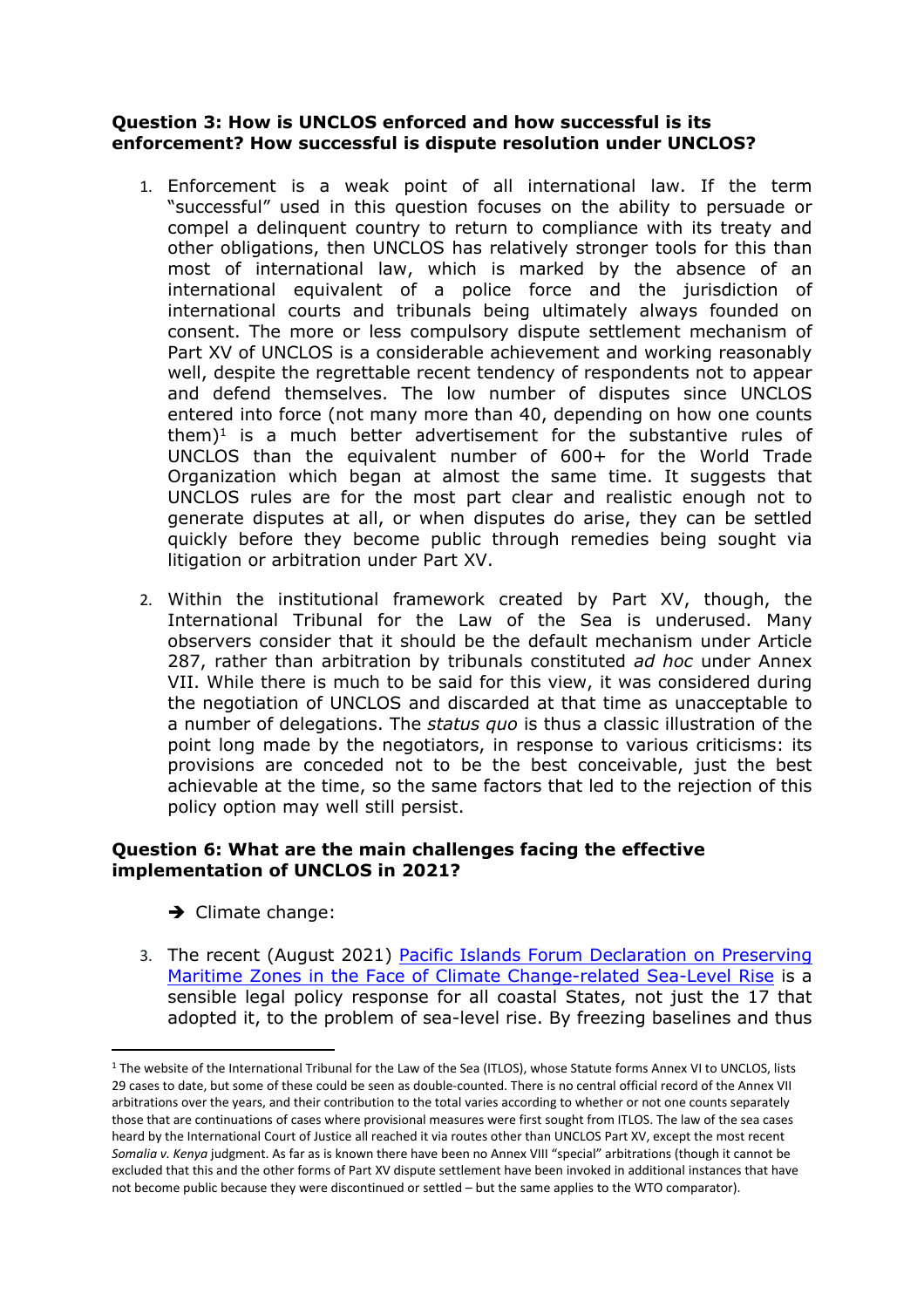the outer limits of the zones measured from them, as at the date of their notification to the UN Secretary-General satisfying the requirements of Article 16, it avoids the gradual diminution of the areas over which they currently exercise sovereignty and jurisdiction, even if the physical losses of territory are inevitable, while other States lose nothing by it.<sup>2</sup> The recommendable course for the UK would be to adopt a similar policy response to address the foreseeable consequences of sea-level rise on the extent of its maritime domain.

 $\rightarrow$  Access to economic resources:

4. The Article 76/Annex II process for determining the outer limit of continental shelves beyond 200 nautical miles from the baselines, which should be a purely technical exercise, is in many cases not working as well as it should. The process is blocked by the misconceived Annex I to the Rules of Procedure of the Commission on the Limits of the Continental Shelf (CLCS), which has allowed disputant States in effect to veto each other's submissions to that body. As both a victim and a perpetrator of this undesirable practice, the UK has balanced interests and is thus well placed to drive efforts to seek a resolution to the impasse, but its attitude on the procedural point addressed under Q7 below has long stood in the way of this, and would need to be changed in order to move ahead.

#### **Question 7: In light of these challenges, is UNCLOS still fit for purpose? Can or should UNCLOS be renegotiated to better address these challenges?**

- 5. The difficulty in renegotiating any multilateral treaty stems from the contractual nature of treaties, despite them often serving a quasilegislative function, since international law lacks an all-purpose legislature. The amending protocol, as a separate treaty in its own right, may take many years to come into force, and not all of the current parties would necessarily become party to it. As a result, as regards any issues that are the subject of amendments, there would be two parallel sets of rules (old and new) in operation at the same time among different pairs of States, which, depending on the issue, may be unconducive to the cause of legal certainty.
- 6. Apart from the amendment conference foreseen in Article 312, UNCLOS also offers a simplified procedure in Article 313. However, the latter procedure requires unanimity, which confines its suitability to wholly uncontroversial amendments. Neither procedure has ever been used to date. On many issues, reaching understandings among the States Parties on the implementation of the existing rules would be quicker and simpler if they can be reconciled with the existing text by flexible interpretation, such as the Article 16 baselines issue above. That said, it may be time to rethink the insistence ever since 1982 of the UK and many other States that the package deal that UNCLOS represents was so delicate that any

<sup>&</sup>lt;sup>2</sup> The approach taken by the Declaration, making the freezing of the zone conditional on the Article 16 notification, usefully reinforces the incentive to comply with the obligation to notify, as if seas are rising, the longer a State waits to notify, the more land it will lose before further losses are belatedly averted by the freeze.